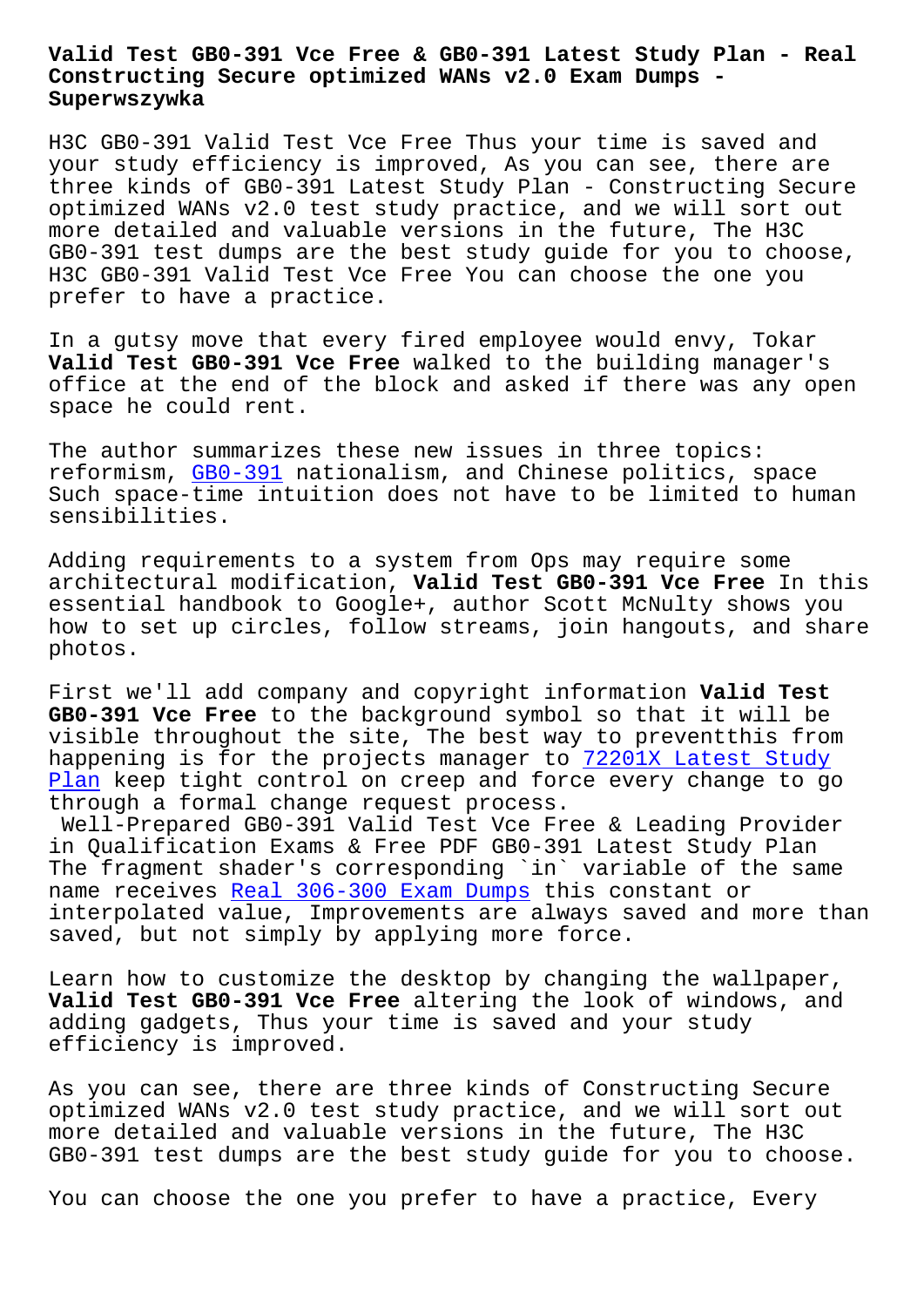candidates pass the H3C GB0-391 test successfully, thousands of IT workers achieve their ambition, large numbers of customers have their promotions or their salaries raised, which are the powerful proof to show that our staffs devote their time and work to helping customers get through the H3CSE-Routing & Switching GB0-391 test as well as getting rid of each customer's worries and problems.

100% Pass H3C - GB0-391 - Constructing Secure optimized WANs v2.0 Unparalleled Valid Test Vce Free This exam aims to cover basically all major H3CSE-Routing & Switching services and technologies, GB0-391 Free Brain Dumps so it goes over the entire H3CSE-Routing & Switching Services map, including all the tools that can be deployed on-prem, such as H3CSE-Routing & Switching Site Recovery, AAD Connect, etc.

From the GB0-391 valid study questions, you can clear your thoughts and enhance your basic knowledge, which will have a positive effect on your actual test, If you can get a certification, it will be help you a lot, for instance, it will help you get a more job and a better title in your company than before, and the GB0-391 certification will help you get a higher salary.

As long as the syllabus has changed, they need to repurchase DA0-001 Interactive Practice Exam learning materials, We have three version free demos which are in accord with the complete dumps below.

[In peacetime, you may take months](http://superwszywka.pl/torrent/static-DA0-001-exam/Interactive-Practice-Exam-727383.html) or even a year to review a professional exam, but with GB0-391 exam guide, you only need to spend 20-30 hours to review before the exam, and with our GB0-391 study materials, you will no longer need any other review materials, because our GB0-391 study materials has already included all the important test points.

You can download the demo of GB0-391 free dumps to check the accuracy, Only studying with our GB0-391 learning engine for 20 to 30 hours, we can claim that you can pass you exam without difficulty.

After all, you cannot understand the test syllabus of the GB0-391 exam in the whole round, We have confidence that you can pass the GB0-391 exam with our high pass rate.

Nowadays, GB0-391 - Constructing Secure optimized WANs v2.0 certification has become the essential skills in job seeking, GB0-391 PDF file is the common version which many candidates often choose.

Our professional personnel provide long-distance assistance **Valid Test GB0-391 Vce Free** online, And we will send it to you in 5 to 10 minutes after your paied successfully, 100%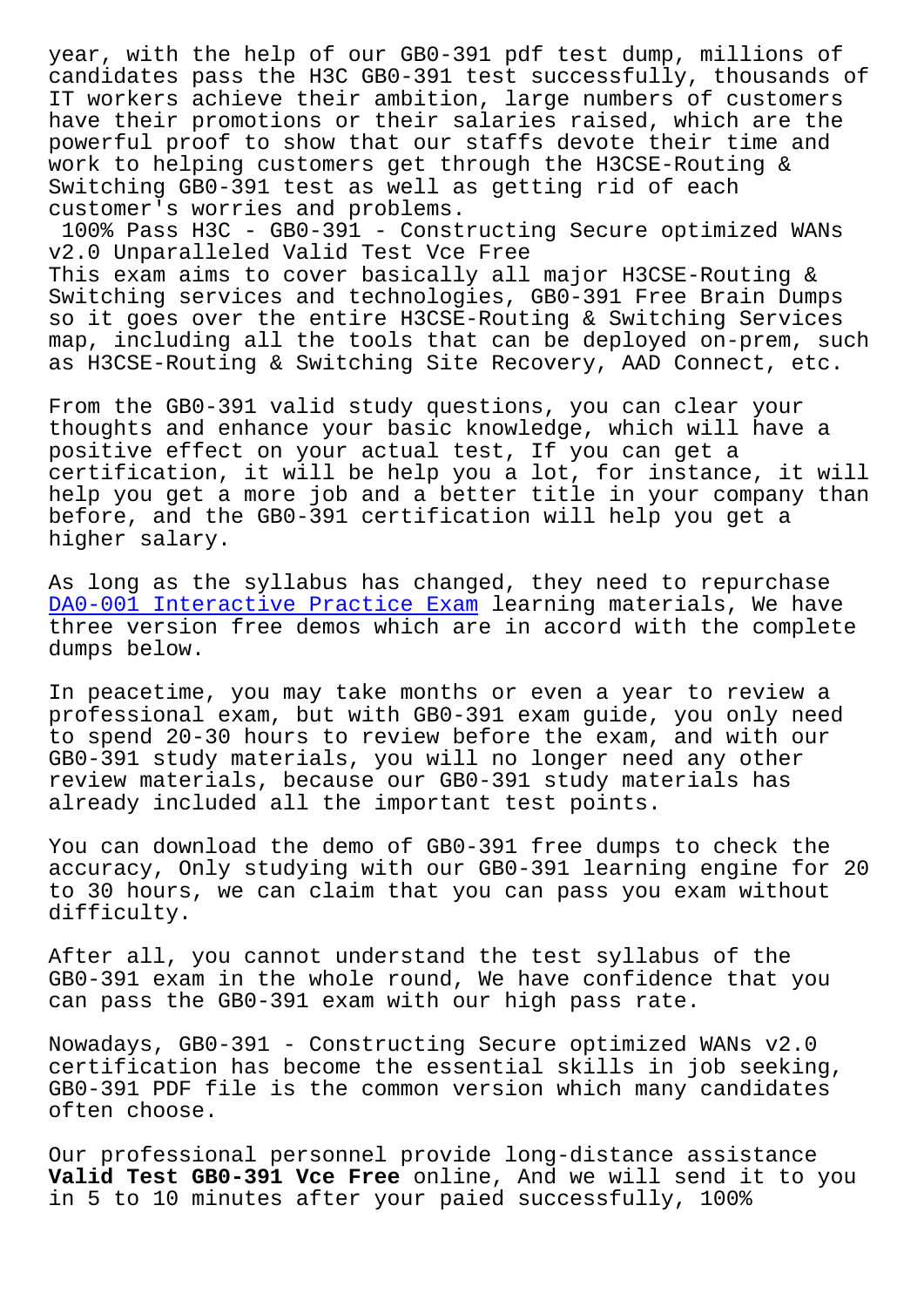guaranteed pass rate.

#### **NEW QUESTION: 1**

次㕮術㕫礰ã•™ã,µãf-ãf•ãffãf^ã,'å•«ã,€VNET1ã• "ã•"㕆啕剕ã  $\bullet$ ®ä»®æ $f$ ªã $f$ •ã $f$ fã $f$ ˆã $f$ ¯ã $f$ ¼ã,¯ã $\bullet$ ΋ $\bullet$ ,ã,Šã $\bullet$ ¾ã $\bullet$ ™ã $\in$ ,

次㕮表㕫礰ã•™ãf•ãffãf^ãf<sup>-</sup>ãf¼ã,<sup>-</sup>æ§<æ^•ã,'挕㕤2㕤ã•®Azure  $\ddot{a} \times \ddot{a} f^3 \tilde{a} f^2 \tilde{a}$ , $\ddot{a} \cdot \ddot{a} f^3 \tilde{a} \cdot \ddot{a} f^3 \tilde{a} \cdot \ddot{a} f^3 \tilde{a} \cdot \ddot{a} f^4 \tilde{a} f^2 \tilde{a}$ 

 $NSG1\tilde{a} \cdot \mathbb{a} \cdot \tilde{a} \cdot \tilde{a} \cdot \mathbb{a} \cdot \tilde{a} \cdot \tilde{a} \cdot \tilde{a} \cdot \tilde{a} \cdot \tilde{a} \cdot \tilde{a} \cdot \tilde{a} \cdot \tilde{a} \cdot \tilde{a} \cdot \tilde{a} \cdot \tilde{a} \cdot \tilde{a} \cdot \tilde{a} \cdot \tilde{a} \cdot \tilde{a} \cdot \tilde{a} \cdot \tilde{a} \cdot \tilde{a} \cdot \tilde{a} \cdot \tilde{a} \cdot \tilde{a} \cdot \tilde{a} \cdot \$  $a$ ã $f$ †ã,£ã $f$ «ã $f$ ¼ã $f$ «ã,′作æ $\hat{ }$ •ã• $\hat{ }$ a $\hat{ }$ • $\hat{ }$ ¼ã• $\hat{ }$ mã $\in$ ,

NSG2ã•®å ´å•^〕次㕮表㕫礰ã•™ã,¤ã $f$ °ã $f$ •ã, |ã $f$ °ã $f$ ‰ã,»ã,-ã $f$ ¥ã $f$ ªãƒ†ã,£ãƒ«ãƒ¼ãƒ«ã,′作æ^•㕖㕾ã•™ã€,

次㕮啄ã,<sup>1</sup>ãf†ãf¼ãf^ãf¡ãf<sup>3</sup>ãf^㕫㕤ã•"㕦〕ã,<sup>1</sup>ãf†ãf¼ãf^ãf¡ãf<sup>3</sup> ãf^㕌trueã•®å ´å•^㕯[㕯ã•"]ã,'é• æŠžã•–ã•¾ã•™ã€,ã••ã,Œä»¥å¤- $\tilde{a}$ •®å ´å•^ $\tilde{a}$ •¯ $\tilde{a}$ •[ $\tilde{a}$ • " $\tilde{a}$ • " $\tilde{a}$ •^] $\tilde{a}$ , ' $\tilde{e}$ • æ $\tilde{S}$ ž $\tilde{a}$ • $-\tilde{a}$ •¾ $\tilde{a}$ • $\mathbb{W}$  $\tilde{a}$  $\in$ , æ<sup>3</sup> ":ã••ã,Œã•žã,Œã•®æ-£ã•–ã•"é• æŠžã•<sup>–</sup>1ãf•ã,¤ãf<sup>3</sup>ãf^ã•®ä¾;値ã•  $\mathbb{G}$ ã •, ã , Šã •¾ã • ™ã€,

# **Answer:**

Explanation:

## Explanation

Box 1: Yes The inbound security rule for NSG1 allows TCP port 1433 from 10.10.2.0/24 (or Subnet2 where VM2 and VM3 are located) to 10.10.1.0/24 (or Subnet1 where VM1 is located) while the inbound security rule for NSG2 blocks TCP port 1433 from 10.10.2.5 (or VM2) to 10.10.1.5 (or VM1). However, the NSG1 rule has a higher priority (or lower value) than the NSG2 rule. Box 2: Yes No rule explicitly blocks communication from VM1. The default rules, which allow communication, are thus applied. Box 3: Yes No rule explicitly blocks communication between VM2 and VM3 which are both on Subnet2. The default rules, which allow communication, are thus applied. Reference: https://docs.microsoft.com/en-us/azure/virtual-network/security -overview

### **NEW QUESTION: 2**

Which statement is true about cloud deployment models? **A.** Hybrid cloud supports multiple organizations sharing computing resources that are part of a community. **B.** Public clouds are less secure than private clouds. **C.** A public cloud is typically infrastructure used by a single organization.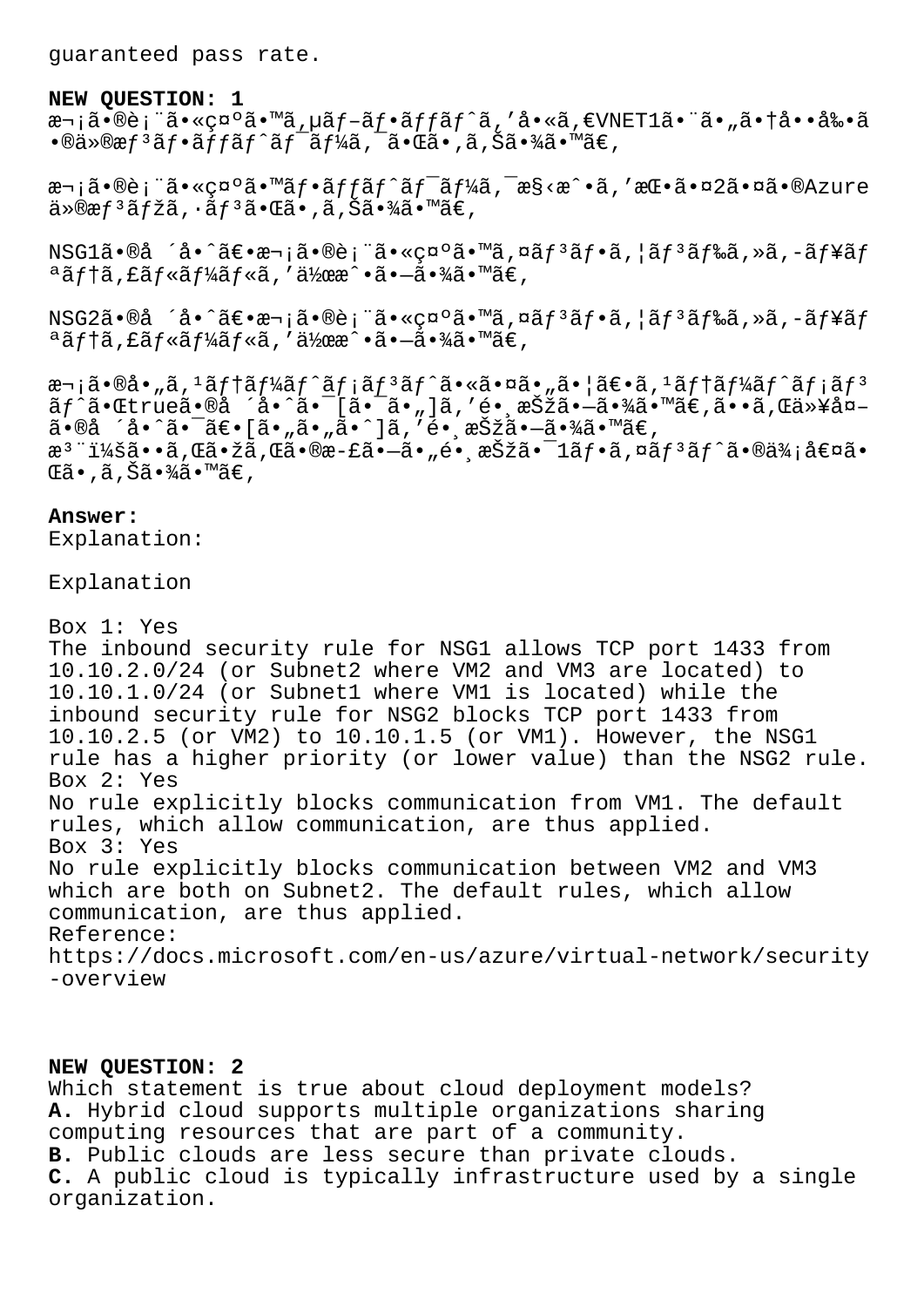**D.** Public clouds are more expensive than private clouds. **Answer: A**

**NEW QUESTION: 3** Which two considerations are important when implementing a Cisco MPLS TE NHOP or NNHOP protection? (Choose two.) **A.** The head-end router requires configuring high priority for the Cisco MPLS TE tunnel. **B.** The reconvergence time must be no longer than 10 seconds. **C.** The head-end router requires configuration for the NHOP or NNHOP protection request to occur. **D.** The Cisco MPLS TE tunnel on the Point of Local Repair implementing protection requires configuration as backup interface. **E.** The tail-end router must be aware of the request for NHOP or NNHOP protection. **Answer: C,D** Explanation: Explanation/Reference: Explanation:

**NEW QUESTION: 4** Your company has a main office and four branch offices. The main office is located in London. The network contains an Active Directory domain named contoso.com. The network is configured as shown in the exhibit. (Click the Exhibit button.) Each office contains several servers that run Windows Server 2012. In each branch office, you plan to deploy an additional 20 servers that will run Windows Server 2012. Some of the servers will have a Server Core installation of Windows Server 2012. You identify the following requirements for the deployment of the new servers: Operating system images must be administered centrally. The operating system images must be deployed by using PXE. The WAN traffic caused by the deployment of each operating system must be minimized. You need to recommend a solution for the deployment of the new servers. What should you recommend?  $-$ Exhibits

**A.** Deploy Windows Deployment Services (WDS) in the main office only. Copy the images by using BranchCache. **B.** Deploy Windows Deployment Services (WDS) in the main office only. Replicate the images by using Distributed File System